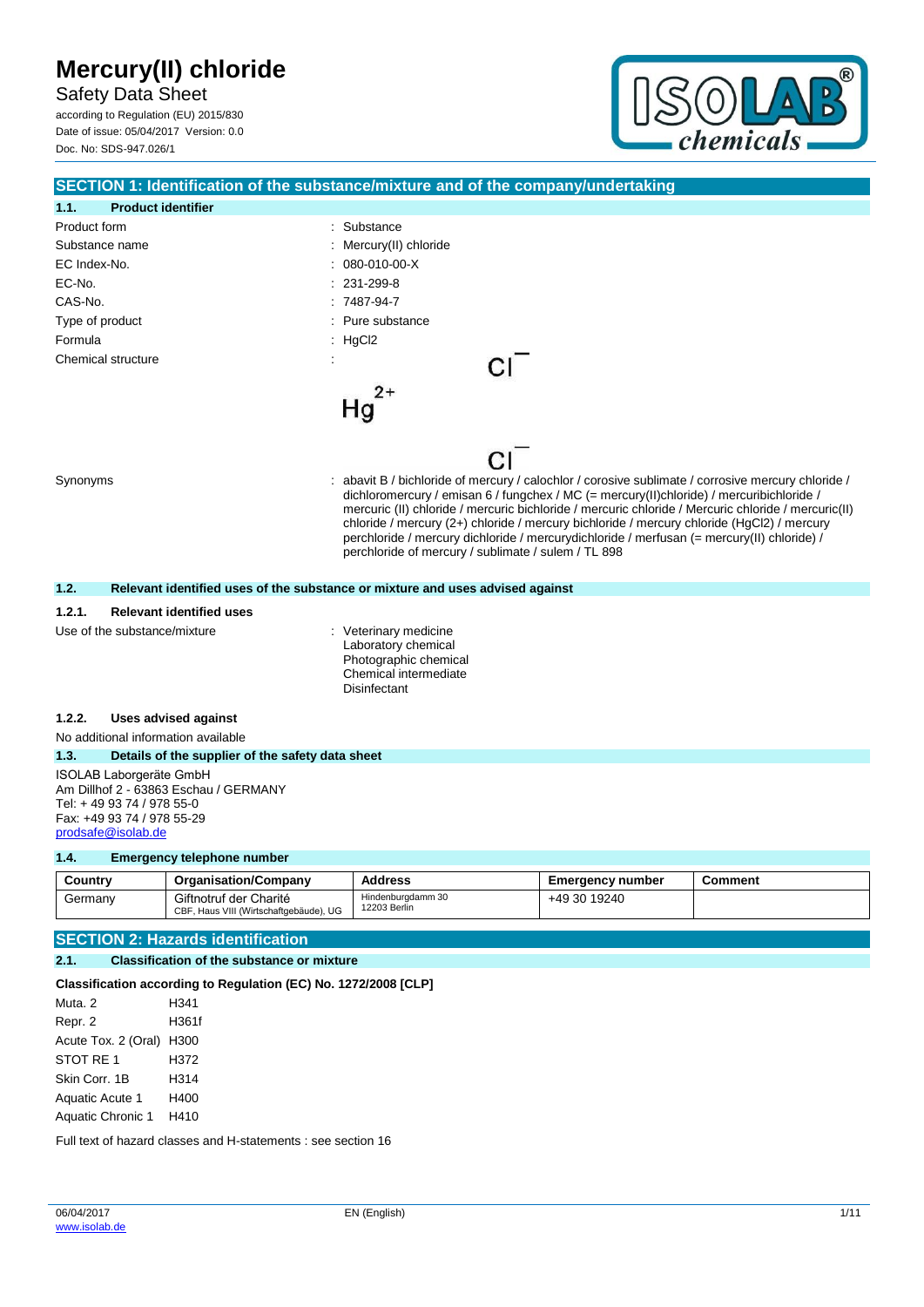## Safety Data Sheet

according to Regulation (EU) 2015/830 Date of issue: 05/04/2017 Version: 0.0 Doc. No: SDS-947.026/1



**Adverse physicochemical, human health and environmental effects** No additional information available

#### **2.2. Label elements**

#### Labelling according to Regulation (EC) No. 1272/2008 [CLP]

Hazard pictograms (CLP) :



#### **2.3. Other hazards**

#### No additional information available

### **SECTION 3: Composition/information on ingredients**

| 3.1.<br><b>Substances</b> |                                                                          |     |
|---------------------------|--------------------------------------------------------------------------|-----|
| <b>Name</b>               | <b>Product identifier</b>                                                | %   |
| Mercury dichloride        | (CAS-No.) 7487-94-7<br>(EC-No.) 231-299-8<br>(EC Index-No.) 080-010-00-X | 100 |

Full text of H-statements: see section 16

#### **3.2. Mixtures**

Not applicable

|            | <b>SECTION 4: First aid measures</b>                        |                                                                                                                                                                                                                                                                                                                                                                                                                                                                                                                                                                              |
|------------|-------------------------------------------------------------|------------------------------------------------------------------------------------------------------------------------------------------------------------------------------------------------------------------------------------------------------------------------------------------------------------------------------------------------------------------------------------------------------------------------------------------------------------------------------------------------------------------------------------------------------------------------------|
| 4.1.       | Description of first aid measures                           |                                                                                                                                                                                                                                                                                                                                                                                                                                                                                                                                                                              |
|            | First-aid measures general                                  | : Check the vital functions. Unconscious: maintain adequate airway and respiration. Respiratory<br>arrest: artificial respiration or oxygen. Cardiac arrest: perform resuscitation. Victim conscious<br>with laboured breathing: half-seated. Victim in shock: on his back with legs slightly raised.<br>Vomiting: prevent asphyxia/aspiration pneumonia. Prevent cooling by covering the victim (no<br>warming up). Keep watching the victim. Give psychological aid. Keep the victim calm, avoid<br>physical strain. Depending on the victim's condition: doctor/hospital. |
|            | First-aid measures after inhalation                         | : Remove the victim into fresh air. Respiratory problems: consult a doctor/medical service.                                                                                                                                                                                                                                                                                                                                                                                                                                                                                  |
|            | First-aid measures after skin contact                       | : Wash immediately with lots of water (15 minutes)/shower. Wash immediately with PE-glycol<br>400. Remove clothing before washing. Do not apply (chemical) neutralizing agents. Cover<br>wounds with sterile bandage. Consult a doctor/medical service. If burned surface > 10%: take<br>victim to hospital.                                                                                                                                                                                                                                                                 |
|            | First-aid measures after eye contact                        | : Rinse immediately with plenty of water for 15 minutes. Do not apply neutralizing agents. Take<br>victim to an ophthalmologist.                                                                                                                                                                                                                                                                                                                                                                                                                                             |
|            | First-aid measures after ingestion                          | : Rinse mouth with water. Give nothing to drink. Immediately consult a doctor/medical service.<br>Call Poison Information Centre (www.big.be/antigif.htm). Ingestion of large quantities:<br>immediately to hospital. Take the container/vomit to the doctor/hospital.                                                                                                                                                                                                                                                                                                       |
| 4.2.       | Most important symptoms and effects, both acute and delayed |                                                                                                                                                                                                                                                                                                                                                                                                                                                                                                                                                                              |
|            | Symptoms/effects after inhalation                           | : Coughing. Metal taste. Irritation of the respiratory tract. Irritation of the nasal mucous<br>membranes. ON CONTINUOUS EXPOSURE/CONTACT: Respiratory difficulties. Corrosion of<br>the upper respiratory tract.                                                                                                                                                                                                                                                                                                                                                            |
| 06/04/2017 |                                                             | 2/11<br>EN (English)                                                                                                                                                                                                                                                                                                                                                                                                                                                                                                                                                         |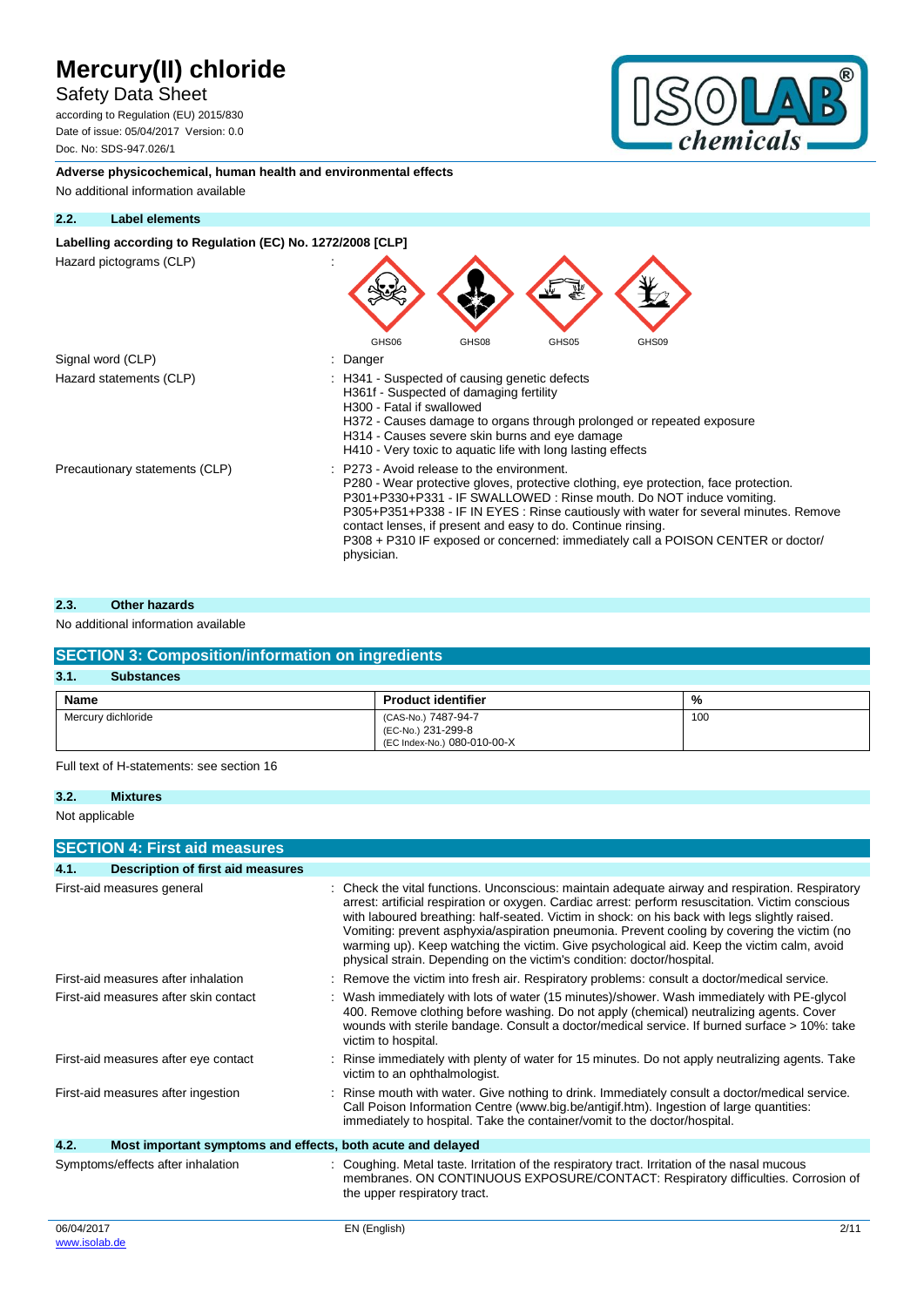## Safety Data Sheet

| Mercury(II) chloride<br><b>Safety Data Sheet</b><br>according to Regulation (EU) 2015/830<br>Date of issue: 05/04/2017 Version: 0.0<br>Doc. No: SDS-947.026/1 | chemicals                                                                                                                                                                                                                                                                                                                                                       |
|---------------------------------------------------------------------------------------------------------------------------------------------------------------|-----------------------------------------------------------------------------------------------------------------------------------------------------------------------------------------------------------------------------------------------------------------------------------------------------------------------------------------------------------------|
| Symptoms/effects after skin contact                                                                                                                           | : Caustic burns/corrosion of the skin.                                                                                                                                                                                                                                                                                                                          |
| Symptoms/effects after eye contact                                                                                                                            | : Corrosion of the eye tissue.                                                                                                                                                                                                                                                                                                                                  |
| Symptoms/effects after ingestion                                                                                                                              | : Nausea. Vomiting. Abdominal pain. Diarrhoea. Blood in stool. Bleeding of the gastrointestinal<br>tract. Possible esophageal perforation. Burns to the gastric/intestinal mucosa. FOLLOWING<br>SYMPTOMS MAY APPEAR LATER: Decreased renal function. Change in urine output.<br>Change in urine composition. Low arterial pressure. Disturbances of heart rate. |
| Chronic symptoms                                                                                                                                              | : ON CONTINUOUS/REPEATED EXPOSURE/CONTACT: Gastrointestinal complaints. Skin<br>rash/inflammation. Brain affection. Affection of the renal tissue. Tremor. Affection/discolouration<br>of the teeth. Inflammation/damage of the eye tissue. Visual disturbances. Auditory<br>disturbances. Impaired memory. Delusions.                                          |

### **4.3. Indication of any immediate medical attention and special treatment needed**

No additional information available

| <b>SECTION 5: Fire-fighting measures</b>                      |                                                                                                                                                                                                              |
|---------------------------------------------------------------|--------------------------------------------------------------------------------------------------------------------------------------------------------------------------------------------------------------|
| 5.1.<br><b>Extinguishing media</b>                            |                                                                                                                                                                                                              |
| Suitable extinguishing media                                  | : Adapt extinguishing media to the environment.                                                                                                                                                              |
| Unsuitable extinguishing media                                | : No unsuitable extinguishing media known.                                                                                                                                                                   |
| 5.2.<br>Special hazards arising from the substance or mixture |                                                                                                                                                                                                              |
| Fire hazard                                                   | : DIRECT FIRE HAZARD. Non combustible.                                                                                                                                                                       |
| <b>Explosion hazard</b>                                       | DIRECT EXPLOSION HAZARD. No data available on direct explosion hazard. INDIRECT<br>EXPLOSION HAZARD. Reactions with explosion hazards: see "Reactivity Hazard".                                              |
| 5.3.<br><b>Advice for firefighters</b>                        |                                                                                                                                                                                                              |
| Precautionary measures fire                                   | Exposure to fire/heat: keep upwind. Exposure to fire/heat: consider evacuation. Exposure to<br>fire/heat: have neighbourhood close doors and windows.                                                        |
| Firefighting instructions                                     | Cool tanks/drums with water spray/remove them into safety. Dilute toxic gases with water<br>spray. Take account of toxic fire-fighting water. Use water moderately and if possible collect or<br>contain it. |
| Protection during firefighting                                | Heat/fire exposure: compressed air/oxygen apparatus.                                                                                                                                                         |
| <b>SECTION 6: Accidental release measures</b>                 |                                                                                                                                                                                                              |
| 6.1.                                                          | Personal precautions, protective equipment and emergency procedures                                                                                                                                          |
| 6.1.1.<br>For non-emergency personnel                         |                                                                                                                                                                                                              |
| Protective equipment                                          | Gloves. Face-shield. Corrosion-proof suit. Dust cloud production: compressed air/oxygen<br>apparatus.                                                                                                        |
| <b>Emergency procedures</b>                                   | Mark the danger area. Prevent dust cloud formation. No naked flames. Wash contaminated<br>clothes.                                                                                                           |
| Measures in case of dust release                              | In case of dust production: keep upwind. In case of dust production: consider evacuation. Dust<br>production: have neighbourhood close doors and windows.                                                    |
| 6.1.2.<br>For emergency responders                            |                                                                                                                                                                                                              |
| No additional information available                           |                                                                                                                                                                                                              |

**6.2. Environmental precautions**

Prevent soil and water pollution. Prevent spreading in sewers.

| 6.3.            | Methods and material for containment and cleaning up |                                                                                                                                                                                                                                                                                                                                                                 |
|-----------------|------------------------------------------------------|-----------------------------------------------------------------------------------------------------------------------------------------------------------------------------------------------------------------------------------------------------------------------------------------------------------------------------------------------------------------|
| For containment |                                                      | : Contain released substance, pump into suitable containers. Consult "Material-handling" to<br>select material of containers. Plug the leak, cut off the supply. Dam up the solid spill. Knock<br>down/dilute dust cloud with water spray. Take account of toxic/corrosive precipitation water.                                                                 |
|                 | Methods for cleaning up                              | : Prevent dispersion by covering with dry sand. Scoop solid spill into closing containers. See<br>"Material-handling" for suitable container materials. Carefully collect the spill/leftovers. Clean<br>contaminated surfaces with an excess of water. Take collected spill to manufacturer/competent<br>authority. Wash clothing and equipment after handling. |
| 6.4.            | <b>Reference to other sections</b>                   |                                                                                                                                                                                                                                                                                                                                                                 |
|                 | No additional information available                  |                                                                                                                                                                                                                                                                                                                                                                 |
|                 | <b>SECTION 7: Handling and storage</b>               |                                                                                                                                                                                                                                                                                                                                                                 |
| 7.1.            | <b>Precautions for safe handling</b>                 |                                                                                                                                                                                                                                                                                                                                                                 |
|                 | Additional hazards when processed                    | : Pulverization rapidly increases toxic concentration.                                                                                                                                                                                                                                                                                                          |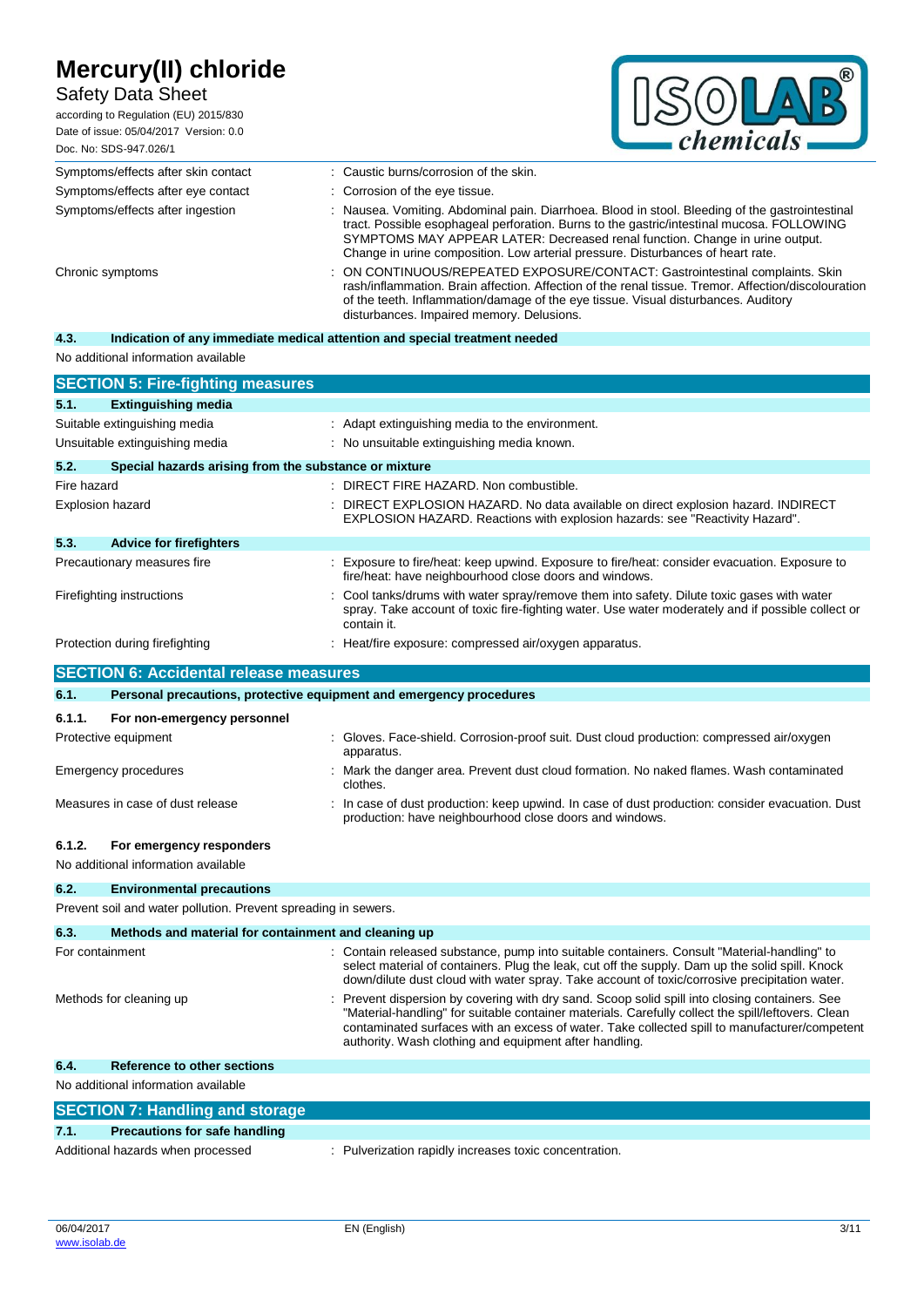| Mercury(II) chloride<br><b>Safety Data Sheet</b><br>according to Regulation (EU) 2015/830<br>Date of issue: 05/04/2017 Version: 0.0<br>Doc. No: SDS-947.026/1 | $-$ <i>chemicals</i>                                                                                                                                                                                                                                                                                                                                                                                                                                                                                  | ® |
|---------------------------------------------------------------------------------------------------------------------------------------------------------------|-------------------------------------------------------------------------------------------------------------------------------------------------------------------------------------------------------------------------------------------------------------------------------------------------------------------------------------------------------------------------------------------------------------------------------------------------------------------------------------------------------|---|
| Precautions for safe handling                                                                                                                                 | Comply with the legal requirements. Remove contaminated clothing immediately. Clean<br>contaminated clothing. Thoroughly clean/dry the installation before use. Do not discharge the<br>waste into the drain. Avoid raising dust. Keep away from naked flames/heat. Observe very strict<br>hygiene - avoid contact. Keep container tightly closed. Measure the concentration in the air<br>regularly. Carry operations in the open/under local exhaust/ventilation or with respiratory<br>protection. |   |
| 7.2.<br>Conditions for safe storage, including any incompatibilities                                                                                          |                                                                                                                                                                                                                                                                                                                                                                                                                                                                                                       |   |
| Heat and ignition sources                                                                                                                                     | : KEEP SUBSTANCE AWAY FROM: heat sources.                                                                                                                                                                                                                                                                                                                                                                                                                                                             |   |
| Information on mixed storage                                                                                                                                  | : KEEP SUBSTANCE AWAY FROM: oxidizing agents. (strong) acids. (strong) bases. cellulosic<br>materials. metals.                                                                                                                                                                                                                                                                                                                                                                                        |   |
| Storage area                                                                                                                                                  | Store in a cool area. Keep out of direct sunlight. Store in a dry area. Store in a dark area. Keep<br>container in a well-ventilated place. Keep locked up. Unauthorized persons are not admitted.<br>Meet the legal requirements.                                                                                                                                                                                                                                                                    |   |
| Special rules on packaging                                                                                                                                    | SPECIAL REQUIREMENTS: closing. dry. clean. opaque. correctly labelled. meet the legal<br>requirements. Secure fragile packagings in solid containers.                                                                                                                                                                                                                                                                                                                                                 |   |
| Packaging materials                                                                                                                                           | SUITABLE MATERIAL: steel. stainless steel. synthetic material. glass. stoneware/porcelain.                                                                                                                                                                                                                                                                                                                                                                                                            |   |

MATERIAL TO AVOID: aluminium. lead. iron. copper. tin. zinc.

#### **7.3. Specific end use(s)**

No additional information available

|                                   | <b>SECTION 8: Exposure controls/personal protection</b> |                                                                                                                                                                                                                                                                                                                                                                                               |
|-----------------------------------|---------------------------------------------------------|-----------------------------------------------------------------------------------------------------------------------------------------------------------------------------------------------------------------------------------------------------------------------------------------------------------------------------------------------------------------------------------------------|
| 8.1.<br><b>Control parameters</b> |                                                         |                                                                                                                                                                                                                                                                                                                                                                                               |
| Mercury(II) chloride (7487-94-7)  |                                                         |                                                                                                                                                                                                                                                                                                                                                                                               |
| EU                                | Local name                                              | Mercuric chloride                                                                                                                                                                                                                                                                                                                                                                             |
| EU                                | IOELV TWA (mg/m <sup>3</sup> )                          | 0.02 mg/m <sup>3</sup> (Mercury, divalent inorganic compounds;<br>EU; Time-weighted average exposure limit 8 h;<br>Indicative occupational exposure limit value)                                                                                                                                                                                                                              |
| Belgium                           | Limit value $(mg/m3)$                                   | 2 mg/m <sup>3</sup> (Mercure et composés inorganiques bivalents<br>du mercure, y compris l'oxyde de mercure et le<br>chlorure mercurique (mesurés comme mercure) (8);<br>Belgium; Time-weighted average exposure limit 8 h)                                                                                                                                                                   |
| Finland                           | Local name                                              | Elohopea-(II)-dikloridi                                                                                                                                                                                                                                                                                                                                                                       |
| Finland                           | HTP-arvo (8h) (mg/m <sup>3</sup> )                      | $0.02$ mg/m <sup>3</sup>                                                                                                                                                                                                                                                                                                                                                                      |
| Finland                           | Huomautus (FI)                                          | Iho, Hq, melu                                                                                                                                                                                                                                                                                                                                                                                 |
| France                            | Local name                                              | Mercure et composés bivalents du mercure, y compris<br>l'oxyde de mercure et le chlorure mercurique                                                                                                                                                                                                                                                                                           |
| France                            | $VME$ (mg/m <sup>3</sup> )                              | 0.02 mg/m <sup>3</sup> (Mercure et composés bivalents du<br>mercure, y compris l'oxyde de mercure et le chlorure<br>de mercurique; France; Time-weighted average<br>exposure limit 8 h; VRC: Valeur réglementaire<br>contraignante)                                                                                                                                                           |
| France                            | Note (FR)                                               | Valeurs règlementaires contraignantes; certains ou<br>tous ces composés sont classés C1a, C1b ou C2 et<br>M1a, M1b ou M2                                                                                                                                                                                                                                                                      |
| Latvia                            | Local name                                              | Dzīvsudrabahlorīds(pēc dzīvsudraba)                                                                                                                                                                                                                                                                                                                                                           |
| Latvia                            | OEL TWA (mg/m <sup>3</sup> )                            | $0.02 \text{ mg/m}^3$                                                                                                                                                                                                                                                                                                                                                                         |
| Netherlands                       | Grenswaarde TGG 8H (mg/m <sup>3</sup> )                 | 0.02 mg/m <sup>3</sup> (Kwik en tweewaardige anorganische<br>kwikverbindingen (gemeten als kwik); Netherlands;<br>Time-weighted average exposure limit 8 h; Public<br>occupational exposure limit value; als Hq;<br>kwikdichloride, kwik(II)chloride; 0.02 mg/m <sup>3</sup> ;<br>Netherlands; Time-weighted average exposure limit 8<br>h; Public occupational exposure limit value; als Hg) |
| Spain                             | Local name                                              | Cloruro de mercurio II                                                                                                                                                                                                                                                                                                                                                                        |
| Spain                             | $VLA-ED$ (mg/m <sup>3</sup> )                           | $0.02$ mg/m <sup>3</sup> como Hg                                                                                                                                                                                                                                                                                                                                                              |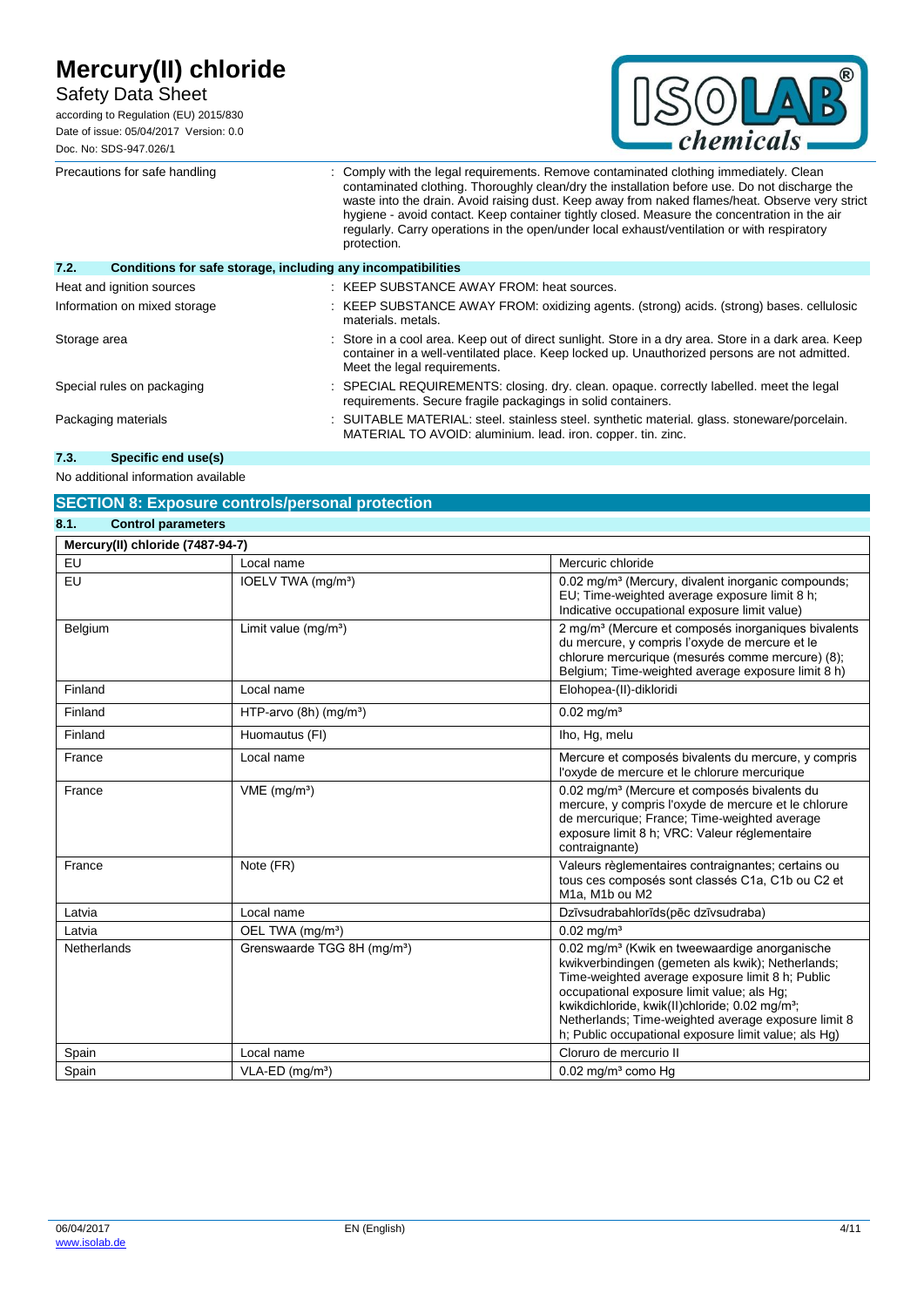Safety Data Sheet

according to Regulation (EU) 2015/830 Date of issue: 05/04/2017 Version: 0.0 Doc. No: SDS-947.026/1



| Mercury(II) chloride (7487-94-7) |                                |                                                                                                                                                                                                                                                                                                                                                                                                                                                                                                                                                                                                                                                                                                                                                                                                                                                                                                                                                                                                                                                                                                                                                                                                                                                                                                                                                                                                                                                                                                                                     |
|----------------------------------|--------------------------------|-------------------------------------------------------------------------------------------------------------------------------------------------------------------------------------------------------------------------------------------------------------------------------------------------------------------------------------------------------------------------------------------------------------------------------------------------------------------------------------------------------------------------------------------------------------------------------------------------------------------------------------------------------------------------------------------------------------------------------------------------------------------------------------------------------------------------------------------------------------------------------------------------------------------------------------------------------------------------------------------------------------------------------------------------------------------------------------------------------------------------------------------------------------------------------------------------------------------------------------------------------------------------------------------------------------------------------------------------------------------------------------------------------------------------------------------------------------------------------------------------------------------------------------|
| Spain                            | <b>Notes</b>                   | r (Esta sustancia tiene establecidas restricciones a la<br>fabricación, la comercialización o el uso en los<br>términos especificados en el "Reglamento (CE) nº<br>1907/2006 sobre Registro, Evaluación, Autorización y<br>Restricción de sustancias y preparados químicos"<br>(REACH) de 18 de diciembre de 2006 (DOUE L 369<br>de 30 de diciembre de 2006). Las restricciones de una<br>sustancia pueden aplicarse a todos los usos o sólo a<br>usos concretos. El anexo XVII del Reglamento<br>REACH contiene la lista de todas las sustancias<br>restringidas y especifica los usos que se han<br>restringido), VLI (Agente químico para el que la U.E.<br>estableció en su día un valor límite indicativo. Todos<br>estos agentes químicos figuran al menos en una de<br>las directivas de valores límite indicativos publicadas<br>hasta ahora (ver Anexo C. Bibliografía). Los estados<br>miembros disponen de un tiempo fijado en dichas<br>directivas para su transposición a los valores límites<br>de cada país miembro. Una vez adoptados, estos<br>valores tienen la misma validez que el resto de los<br>valores adoptados por el país), Hg (El mercurio es una<br>sustancia con efectos sanitarios acumulativos<br>posiblemente graves. En consecuencia, la evaluación<br>de la exposición debería complementarse con una<br>vigilancia sanitaria con control biológico de acuerdo<br>con el artículo 6 del RD 374/2001), VLB® (Agente<br>químico que tiene Valor Límite Biológico específico en<br>este documento). |
| <b>United Kingdom</b>            | WEL TWA (mg/m <sup>3</sup> )   | 0.02 mg/m <sup>3</sup> Mercury divalent inorganic compounds<br>including mercuric oxide and mercuric chloride<br>(measured as mercury); United Kingdom; Time-<br>weighted average exposure limit 8 h; Workplace<br>exposure limit (EH40/2005)                                                                                                                                                                                                                                                                                                                                                                                                                                                                                                                                                                                                                                                                                                                                                                                                                                                                                                                                                                                                                                                                                                                                                                                                                                                                                       |
| USA - ACGIH                      | ACGIH TWA (mg/m <sup>3</sup> ) | 0.025 mg/m <sup>3</sup> (Mercury, Inorganic forms, as Hg; USA;<br>Time-weighted average exposure limit 8 h; TLV -<br>Adopted Value)                                                                                                                                                                                                                                                                                                                                                                                                                                                                                                                                                                                                                                                                                                                                                                                                                                                                                                                                                                                                                                                                                                                                                                                                                                                                                                                                                                                                 |

#### **8.2. Exposure controls**

#### **Materials for protective clothing:**

GIVE EXCELLENT RESISTANCE: nitrile rubber. GIVE LESS RESISTANCE: No data available. GIVE POOR RESISTANCE: No data available

### **Hand protection:**

Gloves

#### **Eye protection:**

Face shield. In case of dust production: protective goggles

## **Skin and body protection:**

Corrosion-proof clothing. In case of dust production: head/neck protection

#### **Respiratory protection:**

Dust production: dust mask with filter type P3. On heating: gas mask with filter type Hg. High dust production: self-contained breathing apparatus

| <b>SECTION 9: Physical and chemical properties</b> |                                                       |      |
|----------------------------------------------------|-------------------------------------------------------|------|
| 9.1.                                               | Information on basic physical and chemical properties |      |
| Physical state                                     | : Solid                                               |      |
| Appearance                                         | : Crystalline solid. Crystalline powder. Grains.      |      |
| Molecular mass                                     | $: 271.5$ g/mol                                       |      |
| Colour                                             | : White or colourless.                                |      |
| Odour                                              | : Odourless.                                          |      |
| Odour threshold                                    | : No data available                                   |      |
| рH                                                 | $\therefore$ 3.2 (1.5 %)                              |      |
| pH solution                                        | $: 1.5 \%$                                            |      |
| 06/04/2017                                         | EN (English)                                          | 5/11 |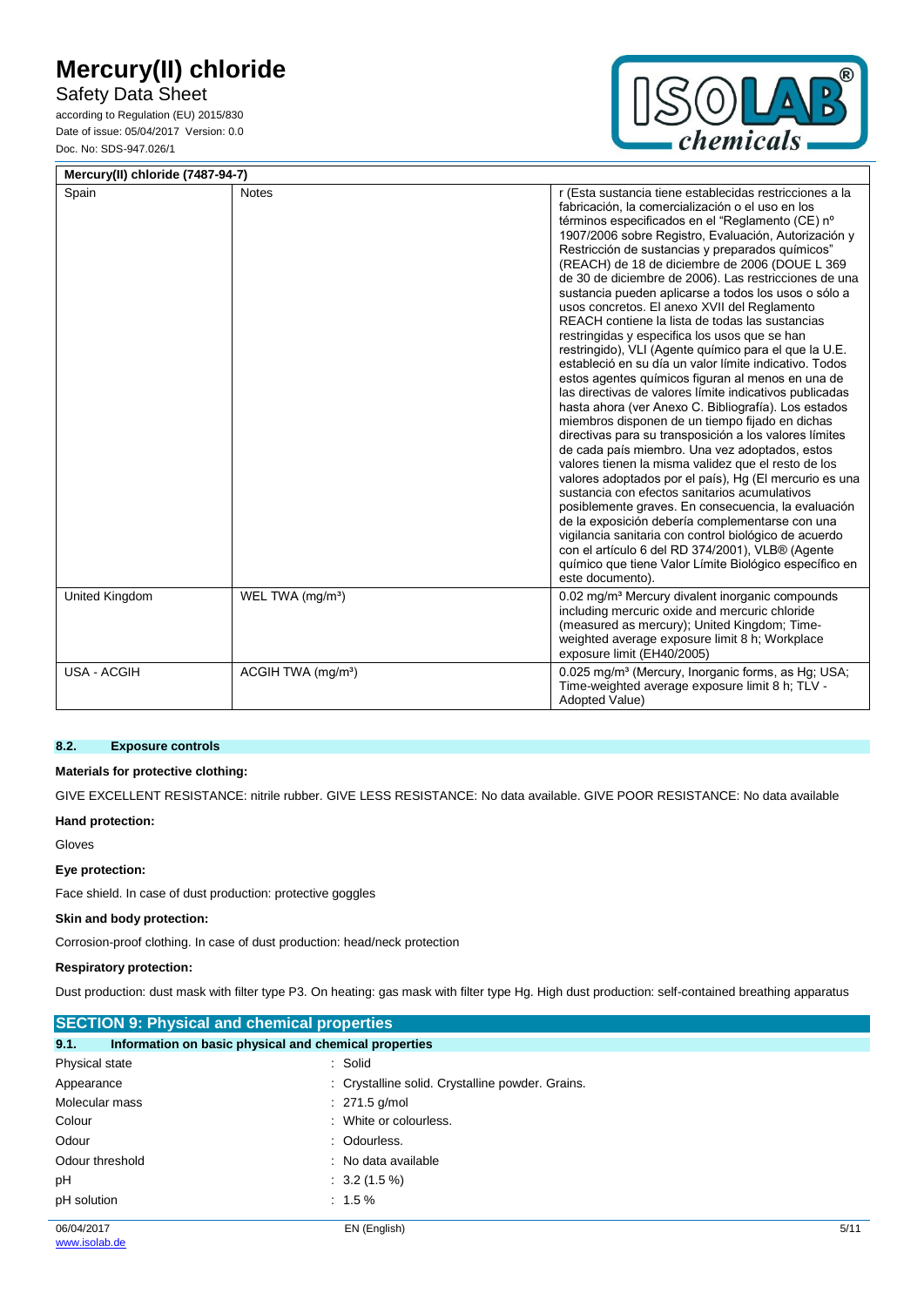## Safety Data Sheet

according to Regulation (EU) 2015/830 Date of issue: 05/04/2017 Version: 0.0 Doc. No: SDS-947.026/1



| Relative evaporation rate (butylacetate=1) | No data available                                                                                                                                                                                                                                                                                                                                 |
|--------------------------------------------|---------------------------------------------------------------------------------------------------------------------------------------------------------------------------------------------------------------------------------------------------------------------------------------------------------------------------------------------------|
| Melting point                              | 277 °C                                                                                                                                                                                                                                                                                                                                            |
| Freezing point                             | No data available                                                                                                                                                                                                                                                                                                                                 |
| Boiling point                              | 302 °C                                                                                                                                                                                                                                                                                                                                            |
| Flash point                                | Not applicable                                                                                                                                                                                                                                                                                                                                    |
| Auto-ignition temperature                  | No data available                                                                                                                                                                                                                                                                                                                                 |
| Decomposition temperature                  | No data available                                                                                                                                                                                                                                                                                                                                 |
| Flammability (solid, gas)                  | No data available                                                                                                                                                                                                                                                                                                                                 |
| Vapour pressure                            | 0.0001 hPa (20 $°C$ )                                                                                                                                                                                                                                                                                                                             |
| Vapour pressure at 50 °C                   | 0.0025 hPa $(50 °C)$                                                                                                                                                                                                                                                                                                                              |
| Relative vapour density at 20 °C           | 9.8                                                                                                                                                                                                                                                                                                                                               |
| Relative density                           | : 5.4                                                                                                                                                                                                                                                                                                                                             |
| Density                                    | 5.44 g/cm <sup>3</sup> (20 °C)                                                                                                                                                                                                                                                                                                                    |
| Solubility                                 | Moderately soluble in water. Substance sinks in water. Soluble in ethanol. Soluble in acetone.<br>Soluble in dimethyl sulfoxide. Soluble in methanol. Soluble in hydrogenchloride. Soluble in<br>glycerol. Soluble in acetic acid. Soluble in pyridine. Soluble in ethylacetate.<br>Water: 7.4 g/100ml<br>Ethanol: 33 g/100ml<br>Ether: 4 g/100ml |
| Log Pow                                    | $0.1 - 0.22$ (Calculated)                                                                                                                                                                                                                                                                                                                         |
| Viscosity, kinematic                       | No data available                                                                                                                                                                                                                                                                                                                                 |
| Viscosity, dynamic                         | No data available                                                                                                                                                                                                                                                                                                                                 |
| <b>Explosive properties</b>                | No data available                                                                                                                                                                                                                                                                                                                                 |
| Oxidising properties                       | No data available                                                                                                                                                                                                                                                                                                                                 |
| <b>Explosive limits</b>                    | No data available                                                                                                                                                                                                                                                                                                                                 |
| <b>Other information</b><br>9.2.           |                                                                                                                                                                                                                                                                                                                                                   |
| Saturation concentration                   | $: 0.0011$ g/m <sup>3</sup>                                                                                                                                                                                                                                                                                                                       |
| VOC content                                | $0\%$                                                                                                                                                                                                                                                                                                                                             |
| Other properties                           | Substance has acid reaction.                                                                                                                                                                                                                                                                                                                      |

### **SECTION 10: Stability and reactivity**

### **10.1. Reactivity**

On burning: release of toxic and corrosive gases/vapours (hydrogen chloride, mercury vapours). Decomposes slowly on exposure to light. Reacts violently with (some) bases and with (strong) oxidizers: release of heat. Reacts violently with (some) metals: (increased) risk of fire/explosion.

### **10.2. Chemical stability**

Unstable on exposure to light.

| 10.3. | <b>Possibility of hazardous reactions</b> |  |
|-------|-------------------------------------------|--|
|       | No additional information available       |  |
| 10.4. | <b>Conditions to avoid</b>                |  |
|       | No additional information available       |  |
| 10.5. | Incompatible materials                    |  |
|       | No additional information available       |  |
| 10.6. | Hazardous decomposition products          |  |

No additional information available

| <b>SECTION 11: Toxicological information</b>  |                                                               |  |  |  |
|-----------------------------------------------|---------------------------------------------------------------|--|--|--|
| Information on toxicological effects<br>11.1. |                                                               |  |  |  |
| Acute toxicity                                | : Oral: Fatal if swallowed.                                   |  |  |  |
| Mercury(II) chloride (7487-94-7)              |                                                               |  |  |  |
| LD50 oral rat                                 | mg/kg (Rat)                                                   |  |  |  |
| LD50 dermal rat                               | 41 mg/kg (Rat)                                                |  |  |  |
| Skin corrosion/irritation                     | : Causes severe skin burns and eye damage.<br>pH: 3.2 (1.5 %) |  |  |  |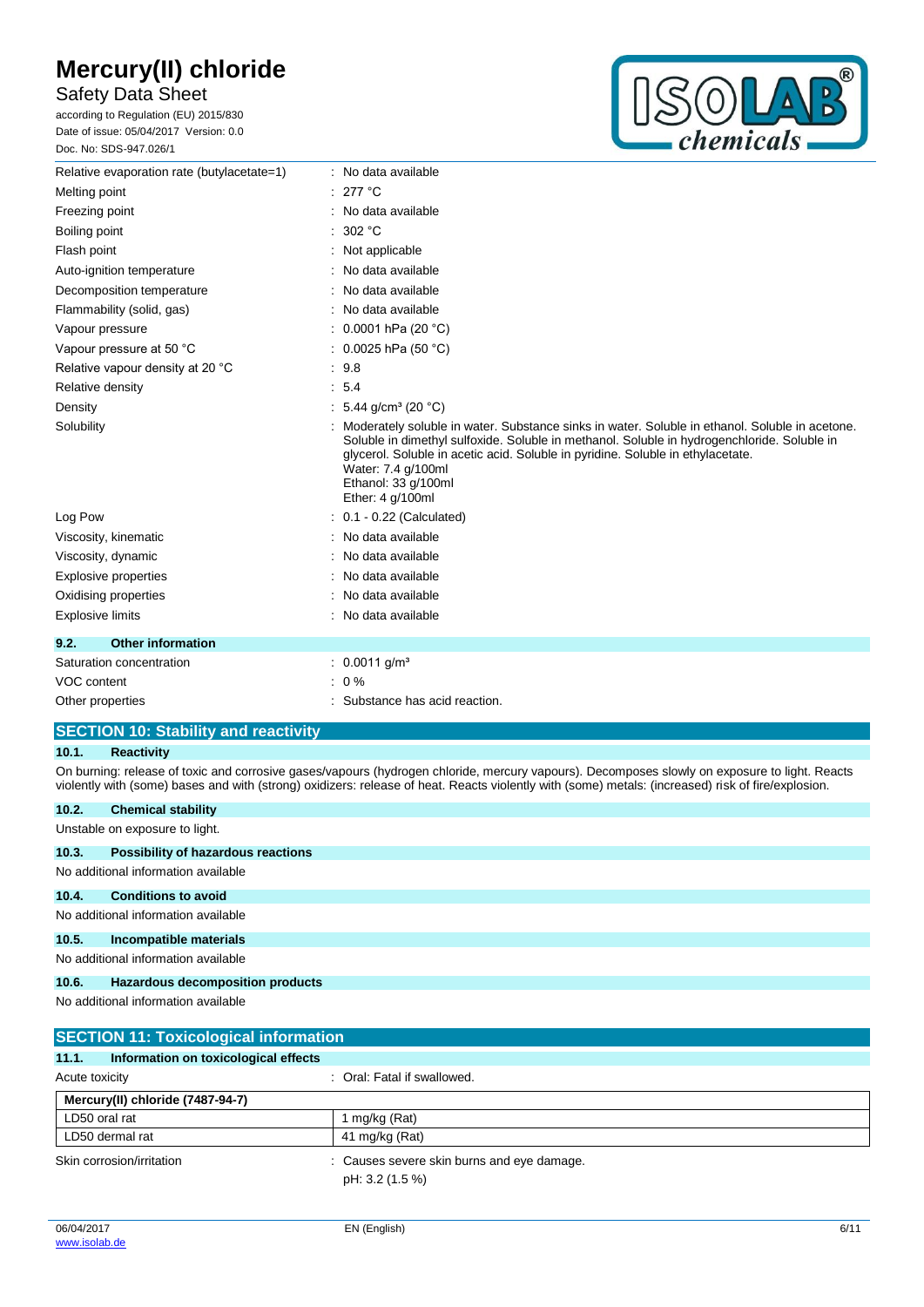## Safety Data Sheet

according to Regulation (EU) 2015/830 Date of issue: 05/04/2017 Version: 0.0 Doc. No: SDS-947.026/1



| Serious eye damage/irritation             | : Serious eye damage, category 1, implicit<br>pH: 3.2 (1.5 %)     |
|-------------------------------------------|-------------------------------------------------------------------|
| Respiratory or skin sensitisation         | : Not classified                                                  |
| Germ cell mutagenicity                    | : Suspected of causing genetic defects.                           |
| Carcinogenicity                           | : Not classified                                                  |
| Reproductive toxicity                     | : Suspected of damaging fertility.                                |
| STOT-single exposure                      | : Not classified                                                  |
| STOT-repeated exposure                    | : Causes damage to organs through prolonged or repeated exposure. |
| Aspiration hazard                         | : Not classified                                                  |
| IARC group                                | $\therefore$ 2B                                                   |
| <b>SECTION 12: Ecological information</b> |                                                                   |
| <b>Toxicity</b><br>12.1.                  |                                                                   |

| <b>Toxicity</b><br>12.1.         |                                                                                                                                                                                                                                                                                                     |
|----------------------------------|-----------------------------------------------------------------------------------------------------------------------------------------------------------------------------------------------------------------------------------------------------------------------------------------------------|
| Ecology - general                | : Dangerous for the environment.                                                                                                                                                                                                                                                                    |
| Ecology - air                    | : Not classified as dangerous for the ozone layer (Regulation (EC) No 1005/2009). Not included<br>in the list of fluorinated greenhouse gases (Regulation (EC) No 842/2006). TA-Luft Klasse<br>5.2.2/1.                                                                                             |
| Ecology - water                  | : Ground water pollutant. Maximum concentration in drinking water: 0.0010 mg/l (mercury)<br>(Directive 98/83/EC); 250 mg/l (chloride) (Directive 98/83/EC). Highly toxic to fishes. Very toxic<br>to invertebrates (Daphnia). Inhibits photosynthesis of algae. Highly toxic to bacteria. pH shift. |
| Mercury(II) chloride (7487-94-7) |                                                                                                                                                                                                                                                                                                     |

| //wercury(II) chloride (7487-94-7 |                         |
|-----------------------------------|-------------------------|
| LC50 fish 1                       | 0.03 mg/l (LC50; 96 h)  |
| EC50 Daphnia 2                    | 0.003 mg/l (EC50; 48 h) |
| Threshold limit algae 2           | $0.07$ mg/l (EC0)       |
|                                   |                         |

#### **12.2. Persistence and degradability**

| Mercury(II) chloride (7487-94-7)               |                                                                                         |
|------------------------------------------------|-----------------------------------------------------------------------------------------|
| Persistence and degradability                  | Biodegradability: not applicable. No (test)data on mobility of the substance available. |
| Biochemical oxygen demand (BOD)                | Not applicable                                                                          |
| Chemical oxygen demand (COD)<br>Not applicable |                                                                                         |
| <b>ThOD</b>                                    | Not applicable                                                                          |

## **12.3. Bioaccumulative potential**

| Mercury(II) chloride (7487-94-7) |                                                             |
|----------------------------------|-------------------------------------------------------------|
| BCF fish 1                       | 10000 (BCF)                                                 |
| BCF fish 2                       | 500 - 4620 (BCF)                                            |
| BCF other aquatic organisms 1    | 10000 (BCF)                                                 |
| Log Pow                          | $0.1 - 0.22$ (Calculated)                                   |
| Bioaccumulative potential        | Potential for bioaccumulation (500 $\leq$ BCF $\leq$ 5000). |

### **12.4. Mobility in soil**

### No additional information available

#### **12.5. Results of PBT and vPvB assessment**

No additional information available

### **12.6. Other adverse effects**

#### No additional information available

| <b>SECTION 13: Disposal considerations</b> |                                                                                                                                                                                                                                                                                                                                                                                                                                                                                                                                                                                                                                                                                                                                        |  |
|--------------------------------------------|----------------------------------------------------------------------------------------------------------------------------------------------------------------------------------------------------------------------------------------------------------------------------------------------------------------------------------------------------------------------------------------------------------------------------------------------------------------------------------------------------------------------------------------------------------------------------------------------------------------------------------------------------------------------------------------------------------------------------------------|--|
| 13.1.<br>Waste treatment methods           |                                                                                                                                                                                                                                                                                                                                                                                                                                                                                                                                                                                                                                                                                                                                        |  |
| Product/Packaging disposal recommendations | Remove waste in accordance with local and/or national regulations. Hazardous waste shall not<br>be mixed together with other waste. Different types of hazardous waste shall not be mixed<br>together if this may entail a risk of pollution or create problems for the further management of<br>the waste. Hazardous waste shall be managed responsibly. All entities that store, transport or<br>handle hazardous waste shall take the necessary measures to prevent risks of pollution or<br>damage to people or animals. Recycle/reuse. Remove for physico-chemical/biological<br>treatment. Remove to an authorized dump (Class I). Do not discharge into surface water<br>(Directive 2000/60/EC, Council Decision 2455/2001/EC). |  |
| 06/04/2017                                 | EN (English)<br>7/11                                                                                                                                                                                                                                                                                                                                                                                                                                                                                                                                                                                                                                                                                                                   |  |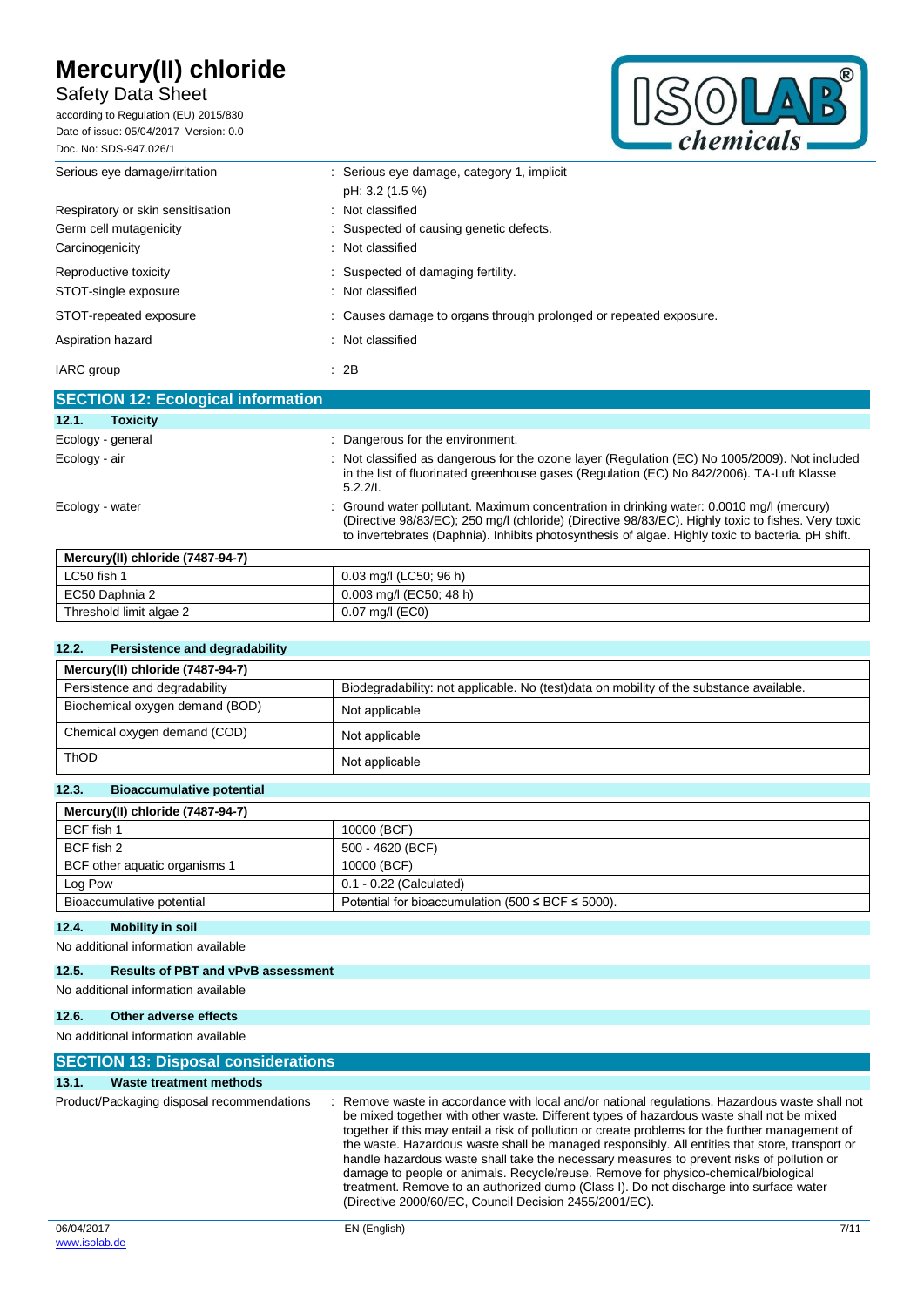## Safety Data Sheet

according to Regulation (EU) 2015/830 Date of issue: 05/04/2017 Version: 0.0 Doc. No: SDS-947.026/1



Additional information **information** : LWCA (the Netherlands): KGA category 05. Hazardous waste according to Directive 2008/98/EC.

European List of Waste (LoW) code : 06 03 13<sup>\*</sup> - solid salts and solutions containing heavy metals

### **SECTION 14: Transport information**

In accordance with ADR / RID / IMDG / IATA / ADN

| <b>ADR</b>                                                                                  | <b>IMDG</b>                                                                                               | <b>IATA</b>                                                                          | <b>ADN</b>                                                                           | <b>RID</b>                                                                           |  |  |  |  |
|---------------------------------------------------------------------------------------------|-----------------------------------------------------------------------------------------------------------|--------------------------------------------------------------------------------------|--------------------------------------------------------------------------------------|--------------------------------------------------------------------------------------|--|--|--|--|
| 14.1.<br><b>UN number</b>                                                                   |                                                                                                           |                                                                                      |                                                                                      |                                                                                      |  |  |  |  |
| 1624                                                                                        | 1624                                                                                                      | 1624                                                                                 | 1624                                                                                 | 1624                                                                                 |  |  |  |  |
| 14.2.                                                                                       | UN proper shipping name                                                                                   |                                                                                      |                                                                                      |                                                                                      |  |  |  |  |
| <b>MERCURIC CHLORIDE</b>                                                                    | <b>MERCURIC CHLORIDE</b>                                                                                  | Mercuric chloride                                                                    | <b>MERCURIC CHLORIDE</b>                                                             | <b>MERCURIC CHLORIDE</b>                                                             |  |  |  |  |
| <b>Transport document description</b>                                                       |                                                                                                           |                                                                                      |                                                                                      |                                                                                      |  |  |  |  |
| UN 1624 MERCURIC<br>CHLORIDE, 6.1, II, (D/E),<br><b>ENVIRONMENTALLY</b><br><b>HAZARDOUS</b> | UN 1624 MERCURIC<br>CHLORIDE, 6.1, II,<br><b>MARINE</b><br>POLLUTANT/ENVIRONM<br><b>ENTALLY HAZARDOUS</b> | UN 1624 Mercuric<br>chloride, 6.1, II,<br><b>ENVIRONMENTALLY</b><br><b>HAZARDOUS</b> | UN 1624 MERCURIC<br>CHLORIDE, 6.1, II,<br><b>ENVIRONMENTALLY</b><br><b>HAZARDOUS</b> | UN 1624 MERCURIC<br>CHLORIDE, 6.1, II.<br><b>ENVIRONMENTALLY</b><br><b>HAZARDOUS</b> |  |  |  |  |
| 14.3.<br>Transport hazard class(es)                                                         |                                                                                                           |                                                                                      |                                                                                      |                                                                                      |  |  |  |  |
| 6.1                                                                                         | 6.1                                                                                                       | 6.1                                                                                  | 6.1                                                                                  | 6.1                                                                                  |  |  |  |  |
|                                                                                             |                                                                                                           |                                                                                      |                                                                                      |                                                                                      |  |  |  |  |
| 14.4.<br><b>Packing group</b>                                                               |                                                                                                           |                                                                                      |                                                                                      |                                                                                      |  |  |  |  |
| Ш                                                                                           | Ш                                                                                                         | Ш                                                                                    | $\mathbf{H}$                                                                         | $\mathbf{H}$                                                                         |  |  |  |  |
| <b>Environmental hazards</b><br>14.5.                                                       |                                                                                                           |                                                                                      |                                                                                      |                                                                                      |  |  |  |  |
| Dangerous for the<br>environment: Yes                                                       | Dangerous for the<br>environment: Yes<br>Marine pollutant: Yes                                            | Dangerous for the<br>environment: Yes                                                | Dangerous for the<br>environment: Yes                                                | Dangerous for the<br>environment: Yes                                                |  |  |  |  |
| No supplementary information available                                                      |                                                                                                           |                                                                                      |                                                                                      |                                                                                      |  |  |  |  |

#### **14.6. Special precautions for user**

| - Overland transport                                                       |                     |
|----------------------------------------------------------------------------|---------------------|
| Classification code (ADR)                                                  | T <sub>5</sub><br>t |
| Limited quantities (ADR)                                                   | 500q                |
| Excepted quantities (ADR)                                                  | : E4                |
| Packing instructions (ADR)                                                 | P002, IBC08         |
| Special packing provisions (ADR)                                           | R <sub>4</sub>      |
| Mixed packing provisions (ADR)                                             | MP <sub>10</sub>    |
| Portable tank and bulk container instructions<br>(ADR)                     | T <sub>3</sub>      |
| Portable tank and bulk container special<br>provisions (ADR)               | TP33                |
| Tank code (ADR)                                                            | SGAH                |
| Tank special provisions (ADR)                                              | <b>TU15, TE19</b>   |
| Vehicle for tank carriage                                                  | AT                  |
| Transport category (ADR)                                                   | $\overline{2}$      |
| Special provisions for carriage - Packages<br>(ADR)                        | : V11               |
| Special provisions for carriage - Loading,<br>unloading and handling (ADR) | CV13, CV28          |
| Special provisions for carriage - Operation<br>(ADR)                       | : S9. S19           |
| Hazard identification number (Kemler No.)                                  | 60                  |
| Orange plates                                                              |                     |
|                                                                            | 1624                |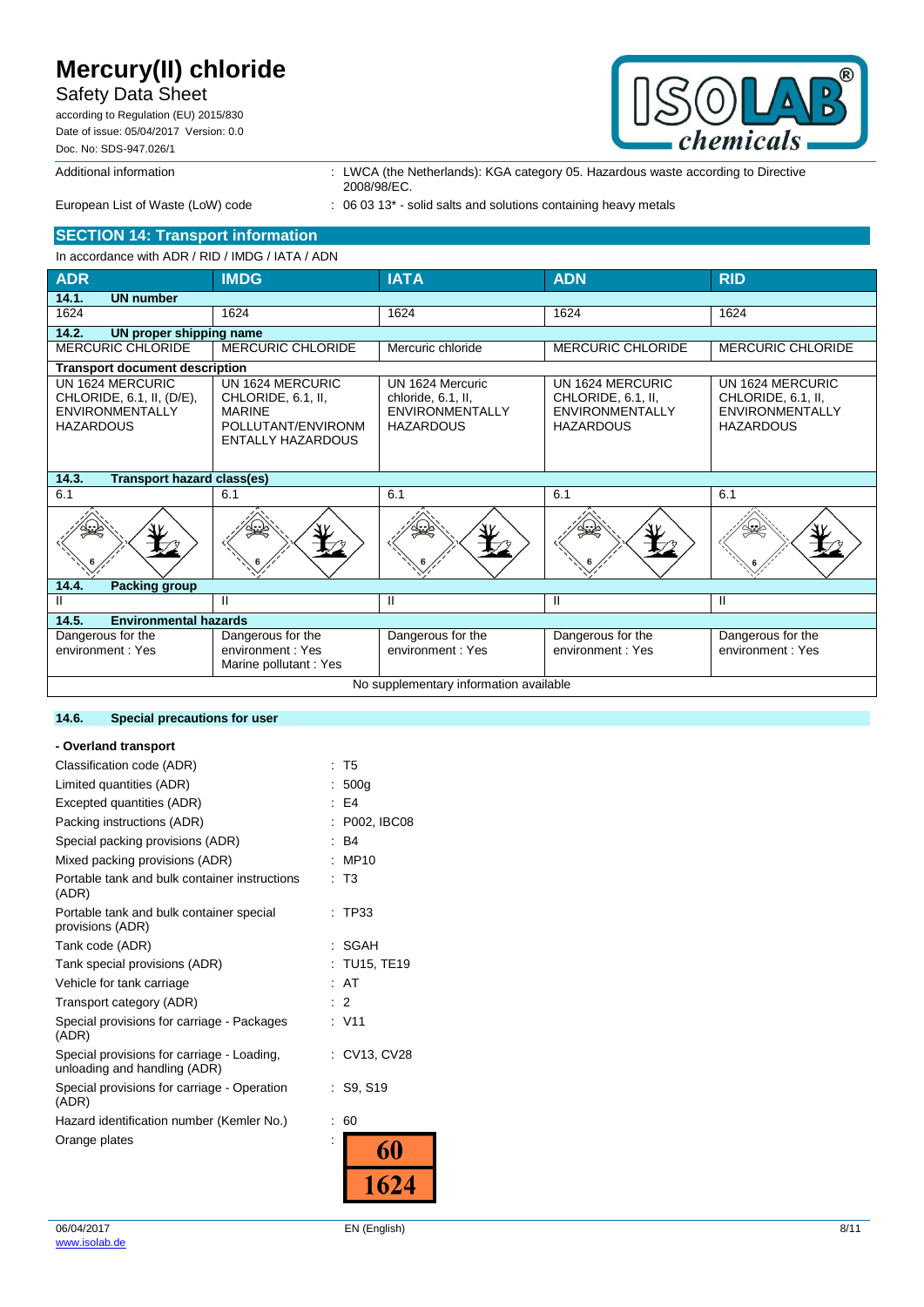Tunnel restriction code (ADR) : D/E

## Safety Data Sheet

according to Regulation (EU) 2015/830 Date of issue: 05/04/2017 Version: 0.0 Doc. No: SDS-947.026/1



| EAC code                                                                   | : 2X                                                                                         |
|----------------------------------------------------------------------------|----------------------------------------------------------------------------------------------|
| - Transport by sea                                                         |                                                                                              |
| Transport regulations (IMDG)                                               | : Subject                                                                                    |
| Limited quantities (IMDG)                                                  | : 500 g                                                                                      |
| Excepted quantities (IMDG)                                                 | E4                                                                                           |
| Packing instructions (IMDG)                                                | : P002                                                                                       |
| IBC packing instructions (IMDG)                                            | $\therefore$ IBC08                                                                           |
| IBC special provisions (IMDG)                                              | $\therefore$ B2, B4                                                                          |
| Tank instructions (IMDG)                                                   | $\mathsf{I}$ T3                                                                              |
| Tank special provisions (IMDG)                                             | : TP33                                                                                       |
| EmS-No. (Fire)                                                             | $-F-A$                                                                                       |
| EmS-No. (Spillage)                                                         | $: S-A$                                                                                      |
| Stowage category (IMDG)                                                    | : A                                                                                          |
| Properties and observations (IMDG)                                         | : White crystals or powder. Soluble in water. Toxic if swallowed, by skin contact or by dust |
|                                                                            | inhalation.                                                                                  |
| MFAG-No                                                                    | : 154                                                                                        |
| - Air transport                                                            |                                                                                              |
| Transport regulations (IATA)                                               | : Subject to the provisions                                                                  |
| PCA Excepted quantities (IATA)                                             | E4                                                                                           |
| PCA Limited quantities (IATA)                                              | : Y644                                                                                       |
| PCA limited quantity max net quantity (IATA)                               | : 1kg                                                                                        |
| PCA packing instructions (IATA)                                            | .669                                                                                         |
| PCA max net quantity (IATA)                                                | $: 25$ kg                                                                                    |
| CAO packing instructions (IATA)                                            | .676                                                                                         |
| CAO max net quantity (IATA)                                                | : 100kg                                                                                      |
| ERG code (IATA)                                                            | $\cdot$ 6L                                                                                   |
| - Inland waterway transport                                                |                                                                                              |
| Classification code (ADN)                                                  | : T5                                                                                         |
| Special provisions (ADN)                                                   | : 802                                                                                        |
| Limited quantities (ADN)                                                   | : 500 g                                                                                      |
| Excepted quantities (ADN)                                                  | E4                                                                                           |
| Equipment required (ADN)                                                   | $:$ PP, EP                                                                                   |
| Number of blue cones/lights (ADN)                                          | $\therefore$ 2                                                                               |
| - Rail transport                                                           |                                                                                              |
| Transport regulations (RID)                                                | : Subject                                                                                    |
| Classification code (RID)                                                  | : T5                                                                                         |
| Limited quantities (RID)                                                   | 500 <sub>g</sub>                                                                             |
| Excepted quantities (RID)                                                  | E4                                                                                           |
| Packing instructions (RID)                                                 | : P002, IBC08                                                                                |
| Special packing provisions (RID)                                           | : B4                                                                                         |
| Mixed packing provisions (RID)                                             | : MP10                                                                                       |
| Portable tank and bulk container instructions<br>(RID)                     | : T3                                                                                         |
| Portable tank and bulk container special<br>provisions (RID)               | : TP33                                                                                       |
| Tank codes for RID tanks (RID)                                             | : SGAH                                                                                       |
| Special provisions for RID tanks (RID)                                     | : TU15                                                                                       |
| Transport category (RID)                                                   | $\therefore$ 2                                                                               |
| Special provisions for carriage - Packages                                 | $:$ W11                                                                                      |
| (RID)                                                                      |                                                                                              |
| Special provisions for carriage - Loading,<br>unloading and handling (RID) | : CW13, CW28, CW31                                                                           |
| Colis express (express parcels) (RID)                                      | $\cdot$ CE9                                                                                  |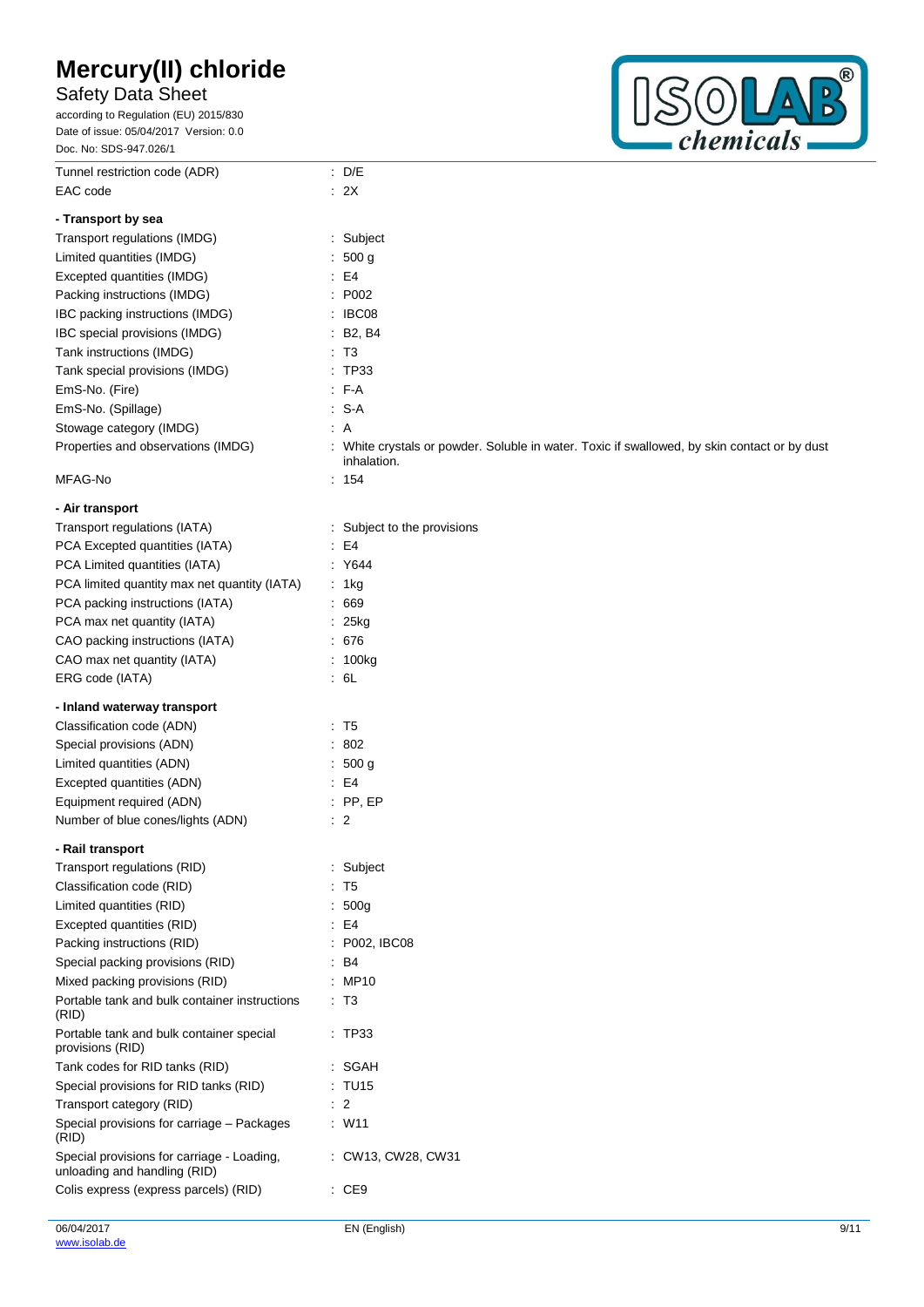Safety Data Sheet

according to Regulation (EU) 2015/830 Date of issue: 05/04/2017 Version: 0.0 Doc. No: SDS-947.026/1



|                                  | Hazard identification number (RID)                                             | : 60                                                                                                                                         |
|----------------------------------|--------------------------------------------------------------------------------|----------------------------------------------------------------------------------------------------------------------------------------------|
| 14.7.                            | Transport in bulk according to Annex II of Marpol and the IBC Code             |                                                                                                                                              |
| Not applicable                   |                                                                                |                                                                                                                                              |
|                                  | <b>SECTION 15: Regulatory information</b>                                      |                                                                                                                                              |
| 15.1.                            |                                                                                | Safety, health and environmental regulations/legislation specific for the substance or mixture                                               |
| 15.1.1.                          | <b>EU-Regulations</b>                                                          |                                                                                                                                              |
|                                  | No REACH Annex XVII restrictions                                               |                                                                                                                                              |
|                                  | Mercury(II) chloride is not on the REACH Candidate List                        |                                                                                                                                              |
|                                  | Mercury(II) chloride is not on the REACH Annex XIV List                        |                                                                                                                                              |
|                                  |                                                                                |                                                                                                                                              |
| VOC content                      |                                                                                | $: 0\%$                                                                                                                                      |
|                                  |                                                                                |                                                                                                                                              |
| 15.1.2.                          | <b>National regulations</b>                                                    |                                                                                                                                              |
| Germany                          |                                                                                |                                                                                                                                              |
| VwVwS Annex reference            |                                                                                | : Water hazard class (WGK) 3, severe hazard to waters (Classification according to VwVwS,<br>Annex 1 or 2; ID No. 180)                       |
| <b>WGK</b> remark                |                                                                                | Classification water polluting in compliance with Verwaltungsvorschrift wassergefährdender<br>Stoffe (VwVwS) of 27 July 2005 (Anhang 2)      |
|                                  | 12th Ordinance Implementing the Federal<br>Immission Control Act - 12. BlmSchV | : Is not subject of the 12. BImSchV (Hazardous Incident Ordinance)                                                                           |
| <b>Netherlands</b>               |                                                                                |                                                                                                                                              |
| Waterbezwaarlijkheid             |                                                                                | : 1 - Black list substance                                                                                                                   |
|                                  | SZW-lijst van kankerverwekkende stoffen                                        | The substance is not listed                                                                                                                  |
| SZW-lijst van mutagene stoffen   |                                                                                | The substance is not listed                                                                                                                  |
| giftige stoffen - Borstvoeding   | NIET-limitatieve lijst van voor de voortplanting                               | The substance is not listed                                                                                                                  |
| giftige stoffen - Vruchtbaarheid | NIET-limitatieve lijst van voor de voortplanting                               | : Mercury(II) chloride is listed                                                                                                             |
| giftige stoffen - Ontwikkeling   | NIET-limitatieve lijst van voor de voortplanting                               | : The substance is not listed                                                                                                                |
| <b>Denmark</b>                   |                                                                                |                                                                                                                                              |
|                                  | Recommendations Danish Regulation                                              | : Young people below the age of 18 years are not allowed to use the product                                                                  |
|                                  |                                                                                | Pregnant/breastfeeding women working with the product must not be in direct contact with the<br>product                                      |
|                                  |                                                                                | The requirements from the Danish Working Environment Authorities regarding work with<br>carcinogens must be followed during use and disposal |

### **15.2. Chemical safety assessment**

No additional information available

### **SECTION 16: Other information**

| Abbreviations and acronyms: |                                                                                                   |       |
|-----------------------------|---------------------------------------------------------------------------------------------------|-------|
| <b>ADN</b>                  | European Agreement concerning the International Carriage of Dangerous Goods by Inland Waterways   |       |
| <b>ADR</b>                  | European Agreement concerning the International Carriage of Dangerous Goods by Road               |       |
| <b>ATE</b>                  | <b>Acute Toxicity Estimate</b>                                                                    |       |
| <b>BCF</b>                  | <b>Bioconcentration factor</b>                                                                    |       |
| <b>CLP</b>                  | Classification Labelling Packaging Regulation; Regulation (EC) No 1272/2008                       |       |
| <b>EC50</b>                 | Median effective concentration                                                                    |       |
| <b>IARC</b>                 | International Agency for Research on Cancer                                                       |       |
| <b>IATA</b>                 | International Air Transport Association                                                           |       |
| <b>IMDG</b>                 | International Maritime Dangerous Goods                                                            |       |
| <b>LC50</b>                 | Median lethal concentration                                                                       |       |
| LD50                        | Median lethal dose                                                                                |       |
| <b>PBT</b>                  | Persistent Bioaccumulative Toxic                                                                  |       |
| <b>REACH</b>                | Registration, Evaluation, Authorisation and Restriction of Chemicals Regulation (EC) No 1907/2006 |       |
| 06/04/2017                  | EN (English)                                                                                      | 10/11 |